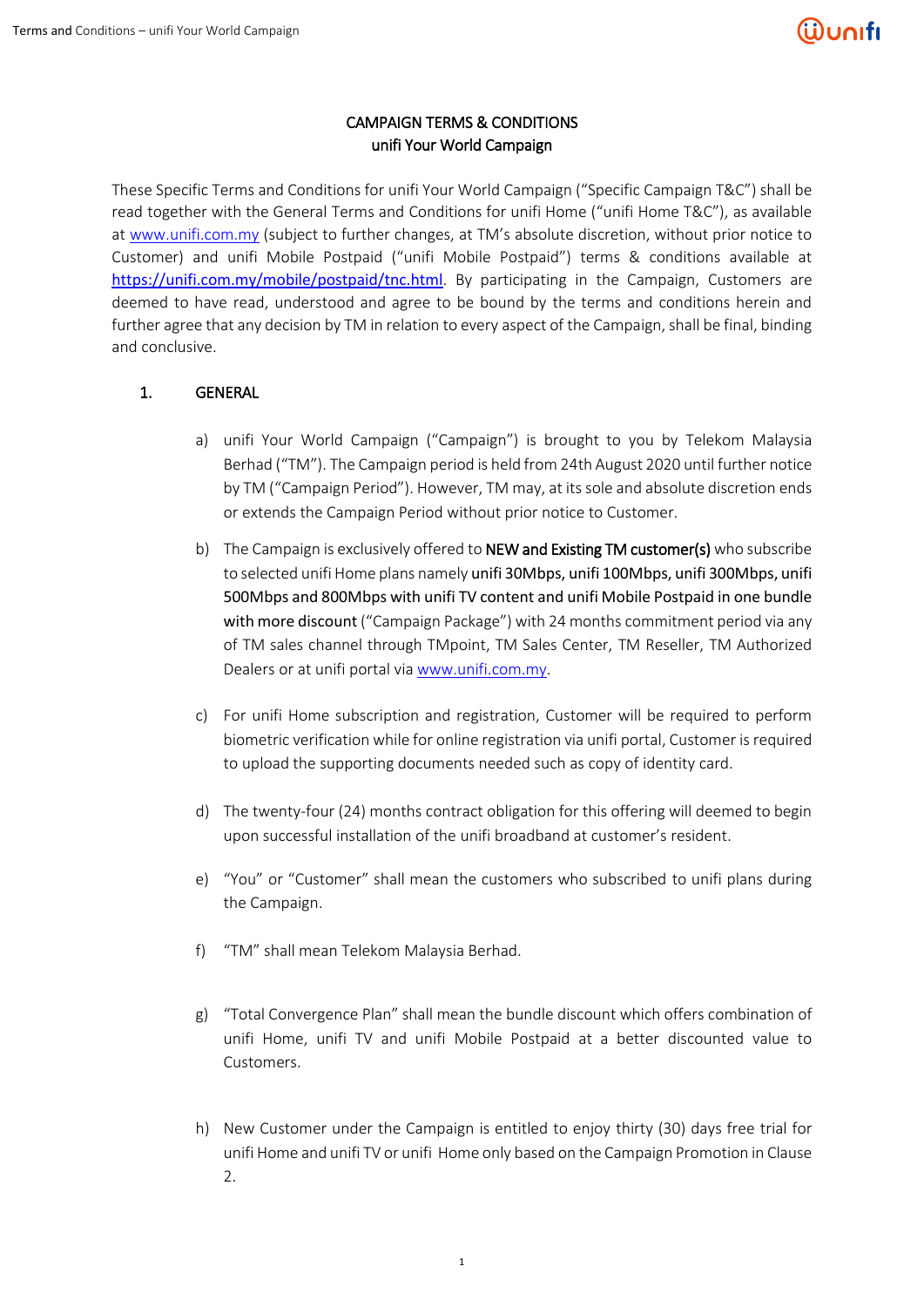# <u>Wunıfı</u>

i) The thirty (30) days free trial is not inclusive of unifi Mobile Postpaid and any additional add-ons purchase on top of this Campaign. The payment for any additional add-ons on top of this Campaign will run as usual in Customer's monthly bill. Unifi TV and unifi TV fee waiver will be reflected on customer's first month bill.

# 2. CAMPAIGN PROMOTIONS

### 2.1 Total Convergence Plan

- a) unifi Home, unifi TV & unifi Mobile Postpaid is available for unifi packages from 30Mbps, unifi 100Mbps, unifi 300Mbps, unifi 500Mbps and unifi 800Mbps which comes together with unifi Mobile Postpaid and unifi TV ( Ultimate pack).
- b) Customer will enjoy the benefits of Total Convergence plan as below:
	- i. Discounted unifi Home
	- ii. Discounted unifi Mobile Postpaid 99 @RM59
	- iii. 600 minutes talk time to all mobile and fixed lines nationwide for 100Mbps, 300Mbps, 500Mbps and 800Mbps. Beyond :
		- **Filter** Free calls from fixed to fixed
		- RM0.10 from fixed to mobile
	- iii. unifi Plus box with over 70+ premium live TV channels
	- iv. Access to unifi playTV app of up to five (5) devices
	- i. Complimentary access to Viu and Yuppflix for six (6) months (limited offer)
- c) Customer will enjoy the bundle discount for unifi Home for 24 months as long as the unifi Home, unifi TV and unifi Mobile Postpaid is maintained.
- d) The bundle discount for unifi Home will be removed when Customer terminate Total Convergence Plan either unifi Mobile Postpaid or unifi Home. Customer subscription shall revert to the commercial rate available at the time of request and Customer will be re-contract for a period of twenty-four (24) months upon such reversion
- e) Early termination charges on unifi TV and unifi Home is applicable should termination is requested during contract period.
- $\ddot{H}$  Customer must ensure the unifi Mobile Postpaid is active in order to continuously enjoy the benefits of discounted price under this Total Convergence Plan.
- k) The registration of unifi Mobile Postpaid and unifi Home must be under the same account holder ( i.e: same NRIC, Army ID, Police ID, Passport) to continuously enjoy the benefits of the discounted price.
- l) Customer will enjoy the unifi Mobile Postpaid at RM59 upon activation of unifi Home and this amount will be reflected in the unifi Mobile Postpaid bill on the following month. The unifi Mobile postpaid must be activated within 30 days, otherwise the discount of unifi Home will be removed as per described in (c). TM is not accountable if there is delay in the activation of unifi Home due to technical limitation, delayed installation etc. In any case where unifi Home is not installed due to any reason, Customer will not enjoy unifi Mobile Postpaid discounted price at RM59 per month.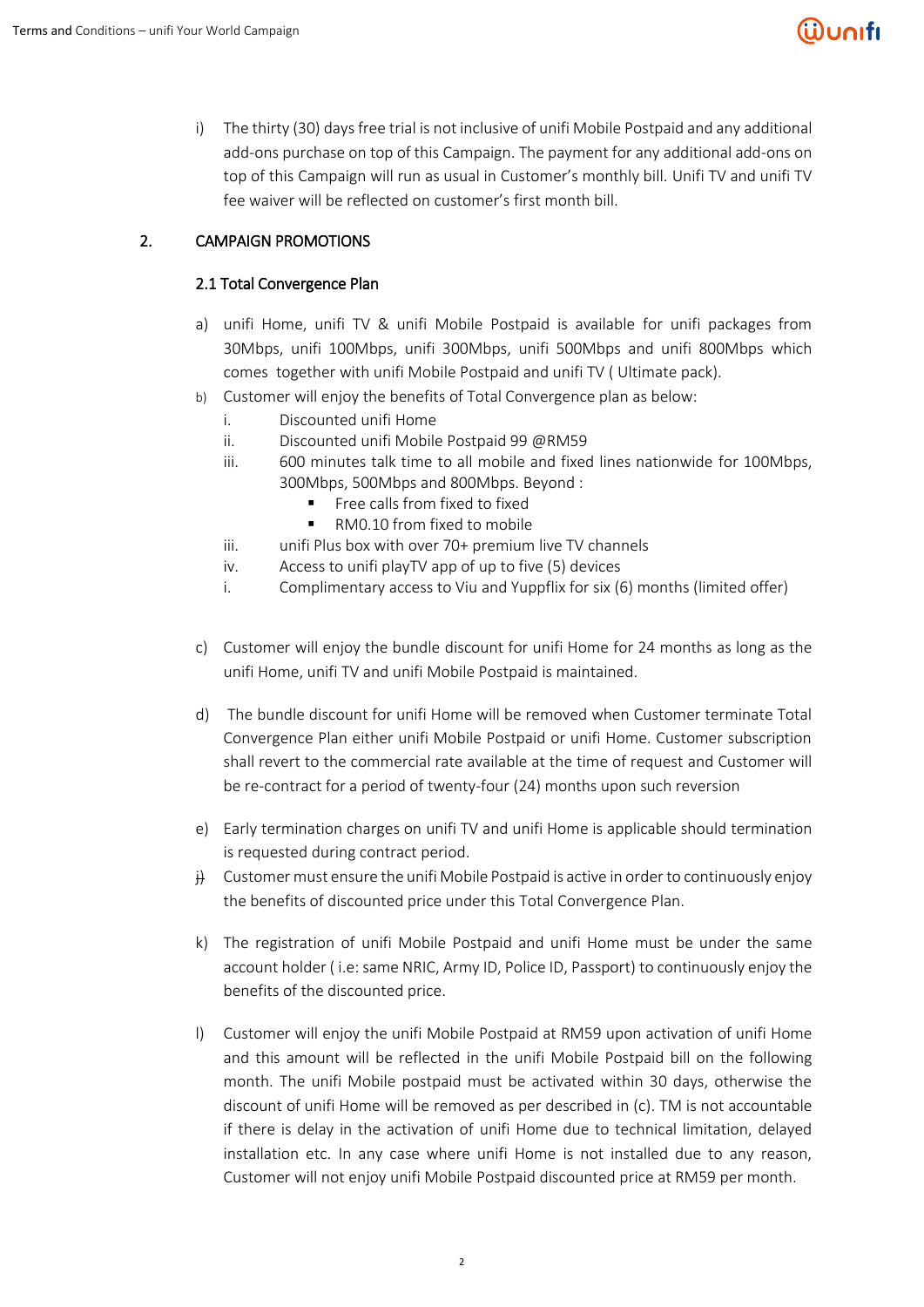m) More details of unifi Mobile Postpaid offering is available at unifi.com.my/mobile/postpaid/tnc.

### Existing unifi Mobile Postpaid Customer

- n) Existing unifi Mobile Postpaid Customer is eligible to apply for Total Convergence Plan where Customer may retain their current line number. Existing unifi Mobile Postpaid Customer with the following rate plan will automatically entitle for the Total Convergence Plan if they sign up for the plan. The rate plan are as follows:
	- a. unifi Mobile 59 (Value Plan);
	- b. unifi Mobile 99 at RM59 with twelve (12) months contract;
	- c. unifi Mobile Jasa Pack; and
	- d. unifi Mobile Student Pack

#### Existing unifi Home Customer

- a) Existing unifi Home Customer who subscribe to Total Convergence Plan shall enjoy the discounted price under this Campaign BUT NOT inclusive of other promotions under this Campaign such as thirty (30) days free trial of unifi broadband and content
- b) The bundle discount under Total Convergence Plan can be enjoyed by existing unifi Home Customers if they apply to Total Convergence Plan with refresh contract
- c) Existing unifi Home Customer who subscribed to unifi Home with unifi plus box packages and upgradeto Total Convergence Plan with unifi plus box, will carry/remain their current unifi plus box. Customer will not be given new unifi plus box.
- d) Existing unifi Home Customer who subscribed unifi Home with Mesh Wi-Fi Deco M4 packages and move to Total Convergence Plan with Mesh Wi-Fi Deco M9 Plus, will be given new Mesh Wi-Fi Deco M9 Plus. The current Mesh Wi-Fi Deco M4 device will remain with Customer.
- e) Existing unifi Home Customer with additional purchase of unifi plus box device and Mesh Wi-Fi device who upgrade to Total Convergence Plan with any plan under the Plan which comes with unifi plus box device and/or Mesh Wi-Fi, will remain as additional purchase under the Total Convergence Plan . Customer will be given the new Plan device(s) under the Total Convergence Plan.
- f) In the event the Customer terminate their unifi Home, discount on unifi Mobile Postpaid will be removed and vice versa. Customer will not be entitled to their previous package prior their subscription to Total Convergence Plan and the price will revert to the commercial rate available at the time of such request.

#### 2.2 unifi Home and unifi TV Plan

f) unifi Home and unifi TV Plan is available for unifi packages from unifi 300Mbps, unifi 500Mbps and unifi 800Mbps.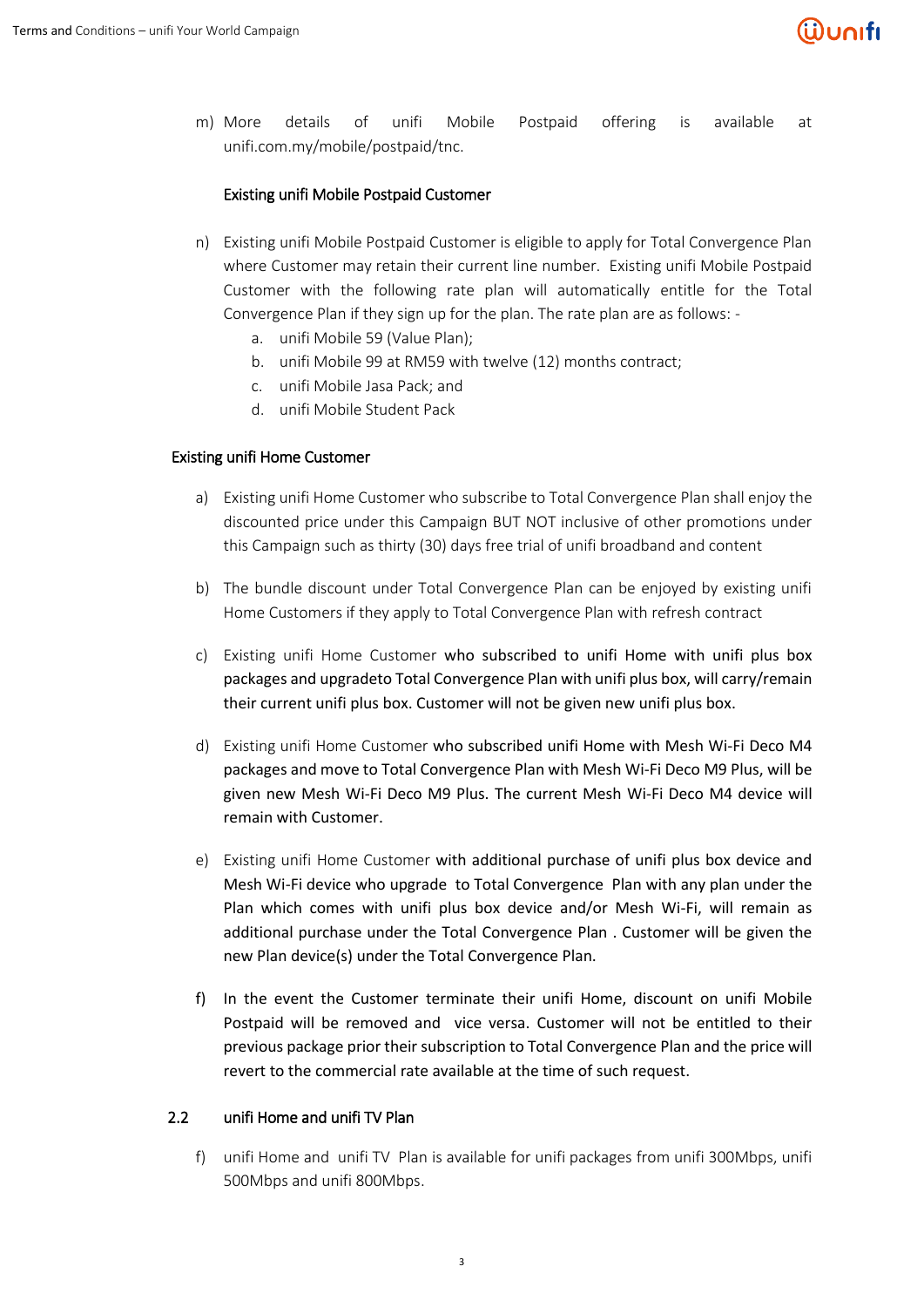# ີຟິບດເfເ

- g) Customer under the Campaign Plan will enjoy any of the following benefits as below:
	- ii. unifi TV Ultimate Pack with Free unifi Plus Box
	- iii. Access to unifi playTV app of up to five (5) device.
	- iv. Complimentary access to Viu and Yuppflix for six (6) months (limited offer)
	- v. 600 minutes talk time to all mobile and fixed lines nationwide. Beyond:
		- Free calls from fixed to fixed
		- RM0.10 from fixed to mobile
	- i. Access to unifi playTV app (free to air channel) up to 5 devices
- g) Existing unifi Home customer who subscribe to any of the Total Convergence Plan shall enjoy the discounted price under this campaign BUT NOT inclusive of other promotions under this campaign such as thirty (30) days free trial of unifi Home and TV.
- h) Existing unifi Home Customer who subscribe to unifi Home bundle with unifi plus box packages, then upgrade to Total Convergence Plan with unifi plus box, will carry/remain their current unifi plus box. Customer will not be given new unifi plus box.
- i) Existing unifi Home Customer who subscribe to unifi Home bundle with Mesh Wi-Fi Deco M4 packages who upgrade to Total Convergence Plan with Mesh Wi-Fi Deco M9 Plus, will be given new Mesh Wi-Fi Deco M9 Plus. The current Mesh Wi-Fi Deco M4 will remain with the Customer.
- j) Existing unifi Home customer with additional purchase of unifi plus box device and Mesh Wi-Fi device who upgrade to Total Convergence Plan which comes with unifi plus box device and/or Mesh Wi-Fi, will remain as additional purchase under the Plan. Customer will be given new Plan device under Total Convergence Plan.

#### 2.3 unifi Home Only Plan

- a) unifi Plan only Plan is available for unifi packages from 30mbps, 100mbps and unifi Lite (formerly known as Streamyx). New Customer under the Campaign is entitle to enjoy thirty (30) days free trial.
- b) The thirty (30) days free trial is not inclusive of any additional add-ons purchase on top of this Campaign. The payment for any additional add-ons on top of this plan will run as usual in Customer's monthly bill. The unifi Home and unifi TV fee waiver will be reflected on customer's first month bill.
- c) unifi 100Mbps Customer will be entitled for a 600 minutes call plan in the unifi Home plan.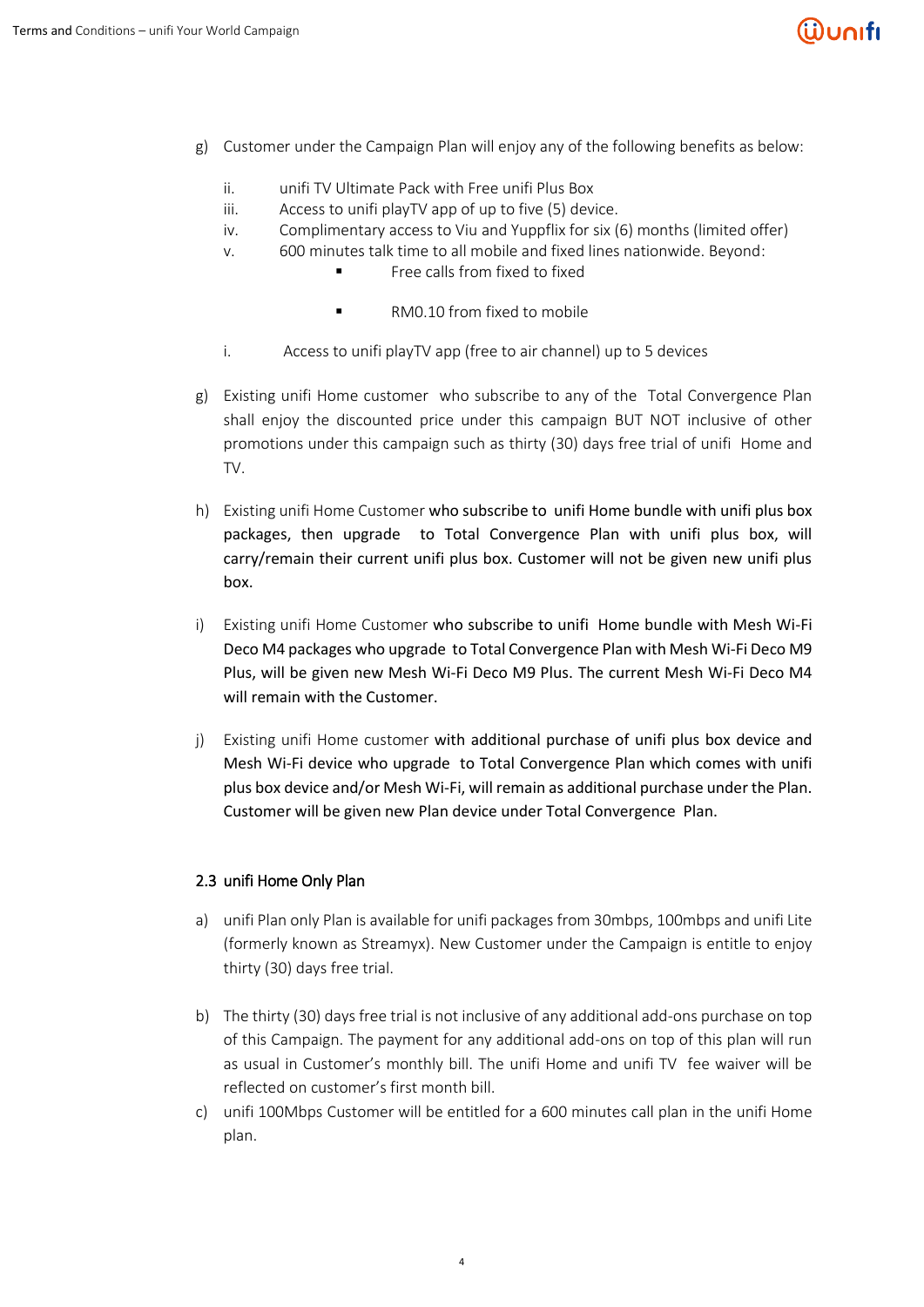d) Existing unifi Home customer who subscribe to any of the Total Convergence Plan shall enjoy the discounted price under this Campaign BUT NOT inclusive of other promotions under this Campaign such as thirty (30) days free trial of unifi Home.

# 3. CAMPAIGN SUBSCRIPTION

- a) This Campaign is open to all Malaysia citizen, foreigners and permanent resident of Malaysia with minimum age of eighteen (18) years old at the time of such subscription.
- b) For any unifi Campaign package application submitted by the customer without verification of MyKad Reader, an upfront payment of RM100 (for Malaysian citizen) and RM500 (for foreign customer who resides in Malaysia or a permanent resident of Malaysia) will be imposed and is payable within ten (10) days effective from the unifi activation date. The upfront payment will be reflected on customer's second month bill.
- c) Customer who subscribe to any of this Campaign offerings during the Campaign Period but installation is later than the Campaign Period will still be qualified to enjoy the Campaign discounts and benefits with the condition that the unifi package installation is completed within fourteen (14) days from the expiry of the Campaign Period.
- d) By subscribing / purchase bundle of Unifi-Plus-Box, Customer hereby agrees that Unifi Plus box will be delivered via our TM Unifi installer. More details of Unifi Plus box is available in Unifi Plus Box terms and condition.
- e) By subscribing / purchase bundle of Mesh Wi-Fi, Customer hereby agrees that Mesh Wi-Fi is provided by TP-Link and will be delivered via TP-Link appointed delivery partner within 5-7 working days. Customer is advised to perform self-installation with Mesh Wi-Fi by downloading TP-Link Deco apps for configuration and manuals. More details of Mesh Wi-Fi is available in Mesh Wi-Fi terms and condition.
- f) By subscribing / purchase bundle of unifi Mobile Postpaid , customer hereby agrees that terms under unifi Mobile Postpaid including unifi Mobile Postpaid 99 Promotion campaign. More details of unifi Mobile Postpaid is available in unifi Mobile Postpaid terms and condition <https://unifi.com.my/mobile/postpaid/tnc.html>

# 4. CHANGE OF PLAN

- g) Any movement and/or upgrade of unifi package with unifi Plus Box and or Mesh Wi-Fi Deco M9 Plus to unifi package without unifi Plus Box or Mesh Wi-Fi within contract period IS NOT ALLOWED. By removing unifi Plus Box or Mesh Wi-Fi Deco M9 Plus from your unifi plan, customer will be charged a penalty of remaining months of the unifi Plus Box and downgrade fee on Mesh Wi-Fi Deco M9 Plus.
- h) Any movement or and/or upgrade of unifi Mobile Postpaid plan beyond the eligible plan is NOT ALLOWED.
- i) Upon subscribing to the unifi plan during this Campaign, any change of plan can only be done under the following situation: -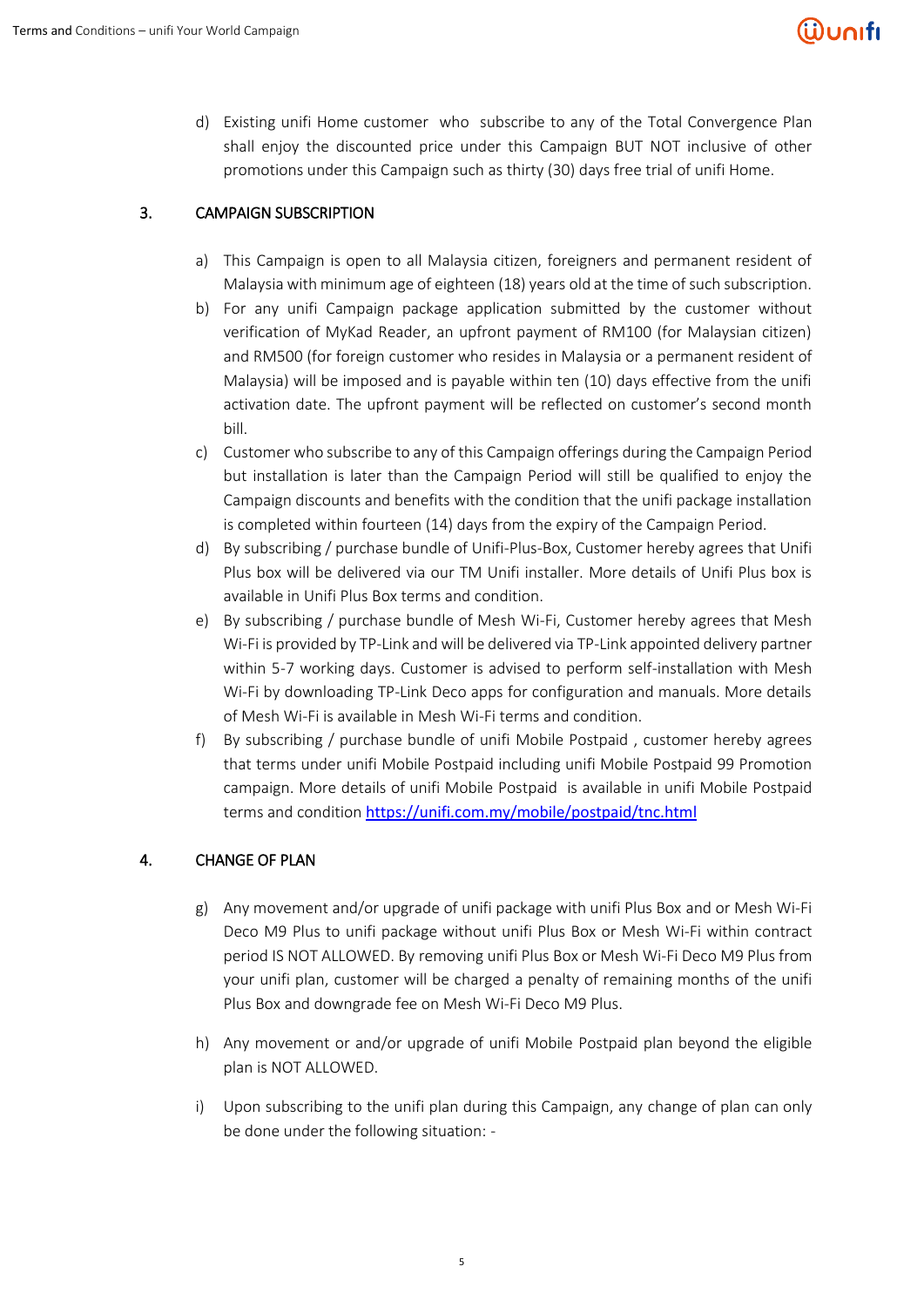# <u> Wunifi</u>

i. For the plan that comes with Ultimate Pack, unifi Plus Box and Mesh Wi-Fi Deco M9 Plus, any upgrade and/or change of plans is only permitted to any other plans with higher speed that comes together with Ultimate Pack, unifi Plus Box and Mesh Wi-Fi Deco M9 Plus.

## 5. CHARGES AND BILLING

- a) Customer who subscribe to any packages under this campaign will get two (2) separate bill for the monthly bill cycle:
	- i. unifi bill consist of the monthly fee of unifi Home and unifi TV ; and
	- ii. unifi mobile bill
- b) Customer will need to make separate payments accordingly to your subscriptions and is subject to different credit limit.

### 6. TERMINATION

- a) In the event of termination of any element of Total Convergence Plan (i.e: unifi Broadband, unifi Mobile Postpaid, unifi TV) will result to :
	- i. unifi Home: Customer will no longer entitled to discounted Unifi Home
	- ii. unifi Mobile Postpaid: The Unifi Mobile Postpaid 99 Plan will revert to RM79 price per month on the following month upon termination.
- b) unifi Home Customer who wish to cancel/terminate their subscription must request for service termination at TMpoint within 30 days from service activation date.
- c) For the purpose of termination within the thirty (30) days free trial of this Campaign, Customer shall return all three (3) or four (4) device(s) according to the campaign plan including the modem, Broadband Termination Unit (BTU), unifi Plus Box and Mesh Wi-Fi Deco M9 Plus to the nearest TMpoint. All equipment must be returned in a good condition together with the box, cable and other accessories received during installation. Any failure in doing the above will be chargeable with RM500 as penalty.
- d) All equipment upon installation should be return only within 30days free trial termination. If unifi account terminated beyond 30 days trial , the equipment belongs to customer accept for BTU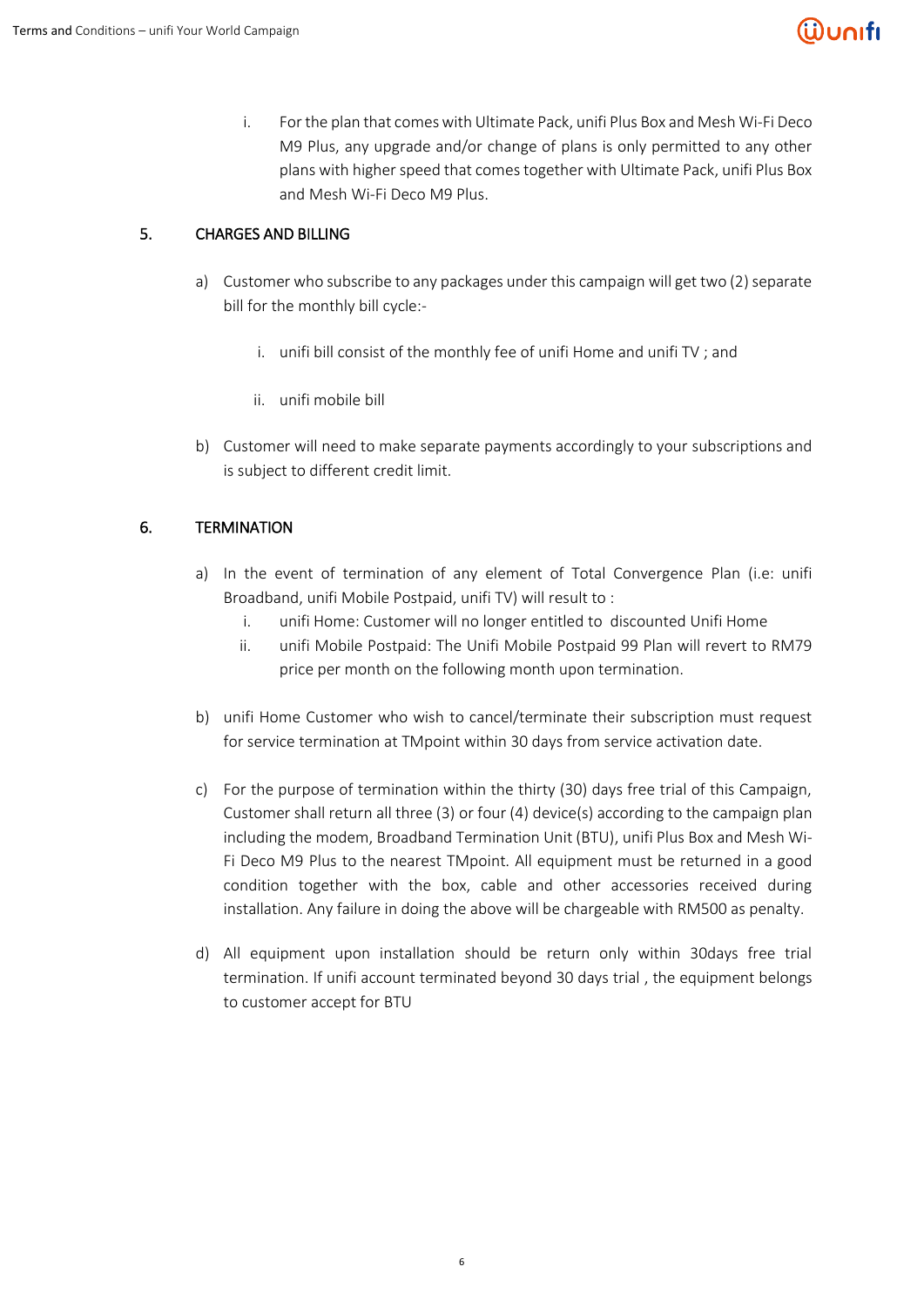e) The checklist for the purpose of equipment return is as follows:-

| 30Mbps           | 100Mbps                                  | 300Mbps                | 500Mbps                 | 800Mbps |
|------------------|------------------------------------------|------------------------|-------------------------|---------|
| WiFi Router (RG) |                                          |                        |                         |         |
| Modem (BTU)      |                                          |                        |                         |         |
|                  | unifi Plus Box Box (black color)- 1 unit |                        |                         |         |
|                  | Packaging-1 unit                         |                        |                         |         |
|                  | Remote control $-1$ unit                 |                        |                         |         |
|                  | AAA Batteries -2 units                   |                        |                         |         |
|                  | Power Adapter $-1$ unit                  |                        |                         |         |
|                  | Audio/Video Cable - 1 unit               |                        |                         |         |
|                  | Ethernet Cable - 1 unit                  |                        |                         |         |
|                  |                                          | $HDMI$ cable $-1$ unit |                         |         |
|                  |                                          |                        | Mesh Wi-Fi Deco M9 Plus |         |

- f) The termination of unifi Mobile Postpaid need to be requested separately via online chat at unifi website or walk-in to TMPoint only. Campaign Plan discount will be removed completely for any services terminated during the contract period under the Campaign.
- g) Customers who subscribed to any Value Added Services who wish to terminate the services will be imposed with the early termination fee based on the remaining months fee.
- h) unifi Lite customers who wish to cancel their subscription must request for service termination and return the modem at TMpoint within 30 days from the service activation date. Failing to do so, customer will be charged RM350 as penalty.
- i) Customer is not allowed to terminate the Campaign plan and sign-up unifi service with the same installation address again within the campaign period.
- j) Upfront payment will be refunded for application submitted by the customer without verification of MyKad Reader.
- k) In the event of termination of unifi Home service, the Unifi Mobile 99 Plan will revert to RM79 on the following month upon termination.

## 7. RELOCATION

In the event that Customer requests for and/or informs of relocation of premise, the following conditions shall apply: -

- i. If the relocation happens within thirty (30) days after successful installation of the broadband, the Customer is entitled to enjoy unifi Home waiver;
- ii. If Customer relocation happens during a period exceeding more than thirty (30) days after successful installation of unifi Home, the Customer shall not be entitled to enjoy unifi Home fee waiver.

### 8. MESH **WI-FI INSTALLATION & AFTER SALES SERVICE**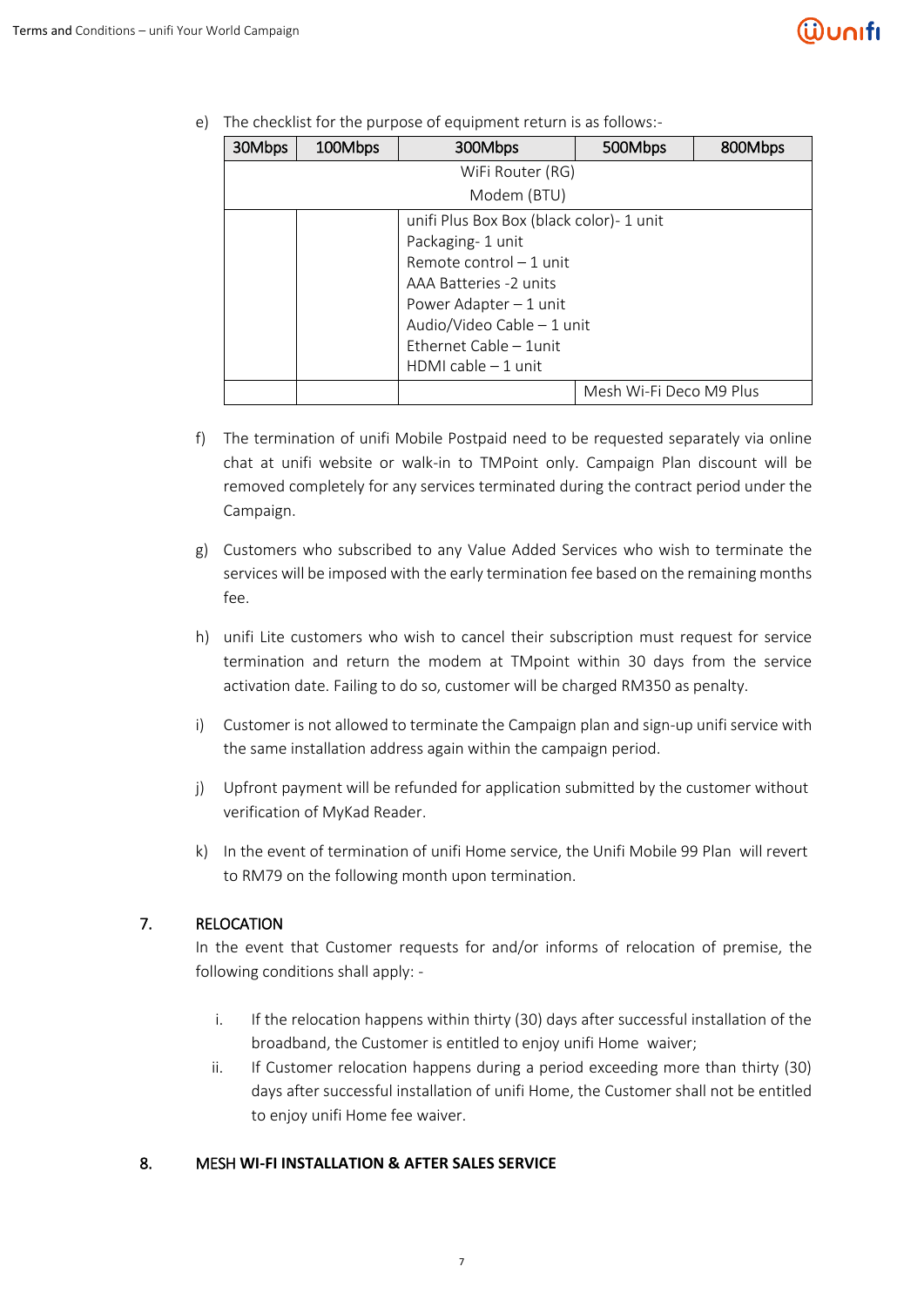# ີຟິບດເfເ

- iii. Customer is advised to perform self-installation with Mesh Wi-Fi by downloading TP-Link Deco apps for configuration and manuals.
- iv. Any after sales support with regards to Mesh Wi-Fi, customer requires to contact TP-Link directly via:
	- i. TP Link Contact Technical Support:
	- ii. Toll Free: 1800 22 8887 / 03-2141 4358 (Mon Sun, 10am 7pm)
	- iii. Warranty & RMA support: 03-2141 4358 (Mon Sun, 10am 7pm)
	- iv. E-mail: support.my@tp-link.com (Mon Sun, 10am 7pm)
	- v. Sales E-mail: request.malaysia@tp-link.com
	- vi. Website: [www.tp-link.com.my](http://www.tp-link.com.my/)
- v. If any request on the first time on-site Mesh Wi-Fi installation by unifi Elite team, customer will be charged RM120 and this charge will be reflected in unifi's monthly bill.

### 9. VARIATION

- a) TM reserves the right to withdraw, cancel, suspend, extend or terminate the offering earlier either in whole or in part and further reserves the right to vary, supplement, delete, amend or modify any of the terms and conditions from time to time without prior notice for the Campaign.
- c) This terms and conditions are governed by the Malaysian law and the courts in Malaysia have exclusive jurisdiction.

### 10. CONFIDENTIALITY

a) Any personal data provided by the Customer to TM in connection with the Campaign shall be kept confidential. The Privacy Notice of TM shall apply. For reference, please visit<https://unifi.com.my/mobile/postpaid/assets/doc/Privacy%20Statement.pdf>

### 11. ACCEPTANCE OF TERMS

- a) TM reserves the right to withdraw, cancel, suspend, extend or terminate the offering earlier either in whole or in part and further reserves the right to vary, supplement, delete, amend or modify any of the terms and conditions from time to time without prior notice for the Campaign.
- b) Except for the specific terms and conditions for the Campaign stated herein, all other terms and conditions for unifi Home, unifi Mobile Postpaid and General Campaign terms and conditions shall continue to apply.
- c) Further enquiries relating to the Campaign can be channeled to TM Live Chat at unifi.com.my/chat, tweet us @helpmeunifi, message us at facebook.com/weareunifi for assistance or visit any TMpoint outlets nationwide.